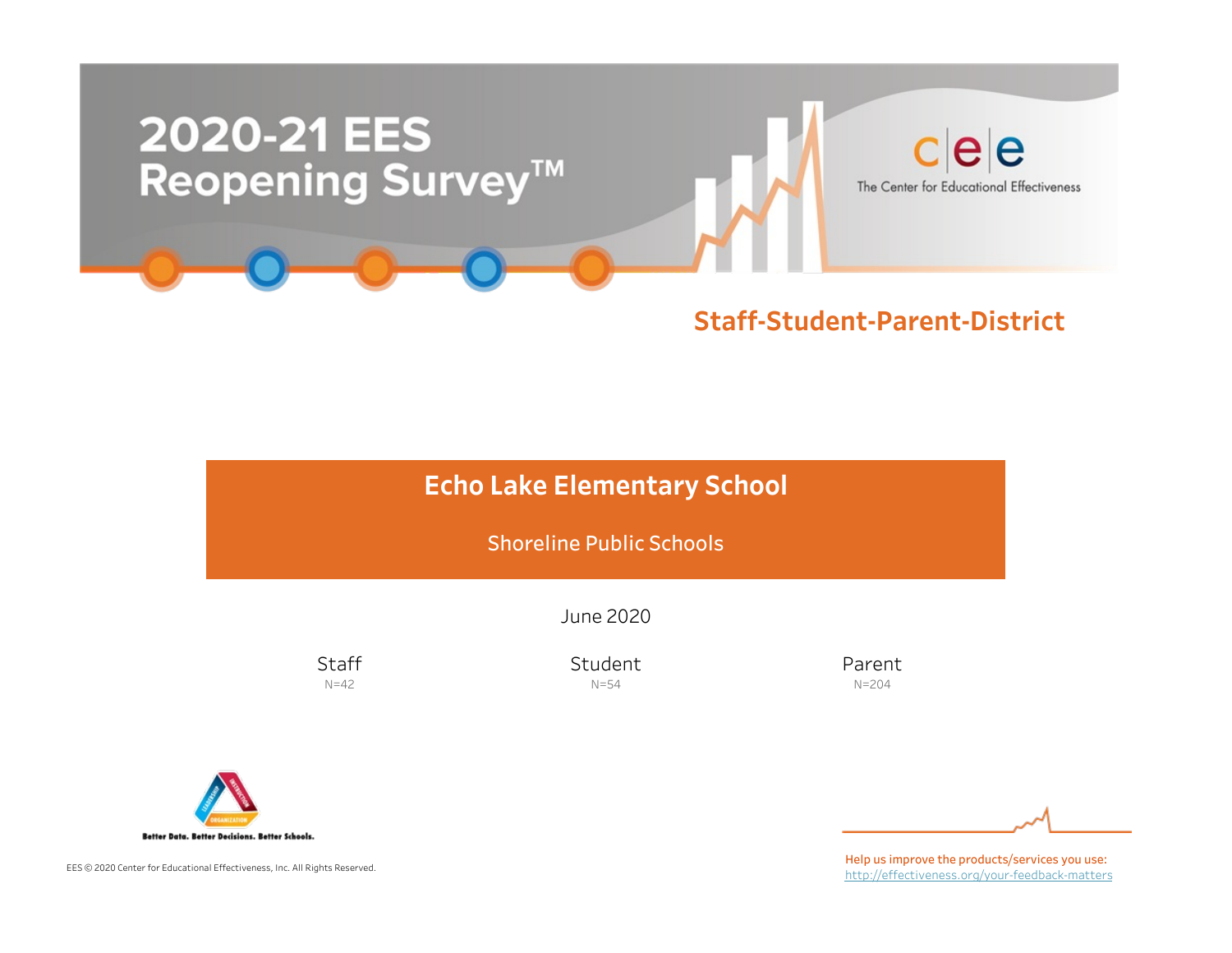## What is the most pressing need for you and your child this Fall?

|                                      |         |     | Ranked 1st Ranked 2nd Ranked 3rd |     | Ranked 4th | Ranked 5th |
|--------------------------------------|---------|-----|----------------------------------|-----|------------|------------|
| In-person, teacher-lead instruction  | Student | 35% | 22%                              | 19% | 9%         | 4%         |
|                                      | Parent  | 45% | 24%                              | 7%  | 3%         | 4%         |
| Being with adults that care about me | Student | 11% | 24%                              | 30% | 13%        | 15%        |
| Emotional support / counseling       | Parent  | 4%  | 10%                              | 27% | 12%        | 30%        |
| Being with my friends                | Student | 35% | 20%                              | 17% | 9%         | 7%         |
| Socialization with other students    | Parent  | 29% | 36%                              | 14% | 3%         | 1%         |
| Elective classes (art, music, etc.)  | Student | 4%  | 13%                              | 17% | 28%        | 30%        |
|                                      | Parent  | 3%  | 7%                               | 19% | 42%        | 14%        |
| Athletics and activities             | Student | 4%  | 11%                              | 9%  | 31%        | 33%        |
|                                      | Parent  | 5%  | 7%                               | 17% | 23%        | 34%        |

Percent of Respondents

0% 100% 100% 100% 100%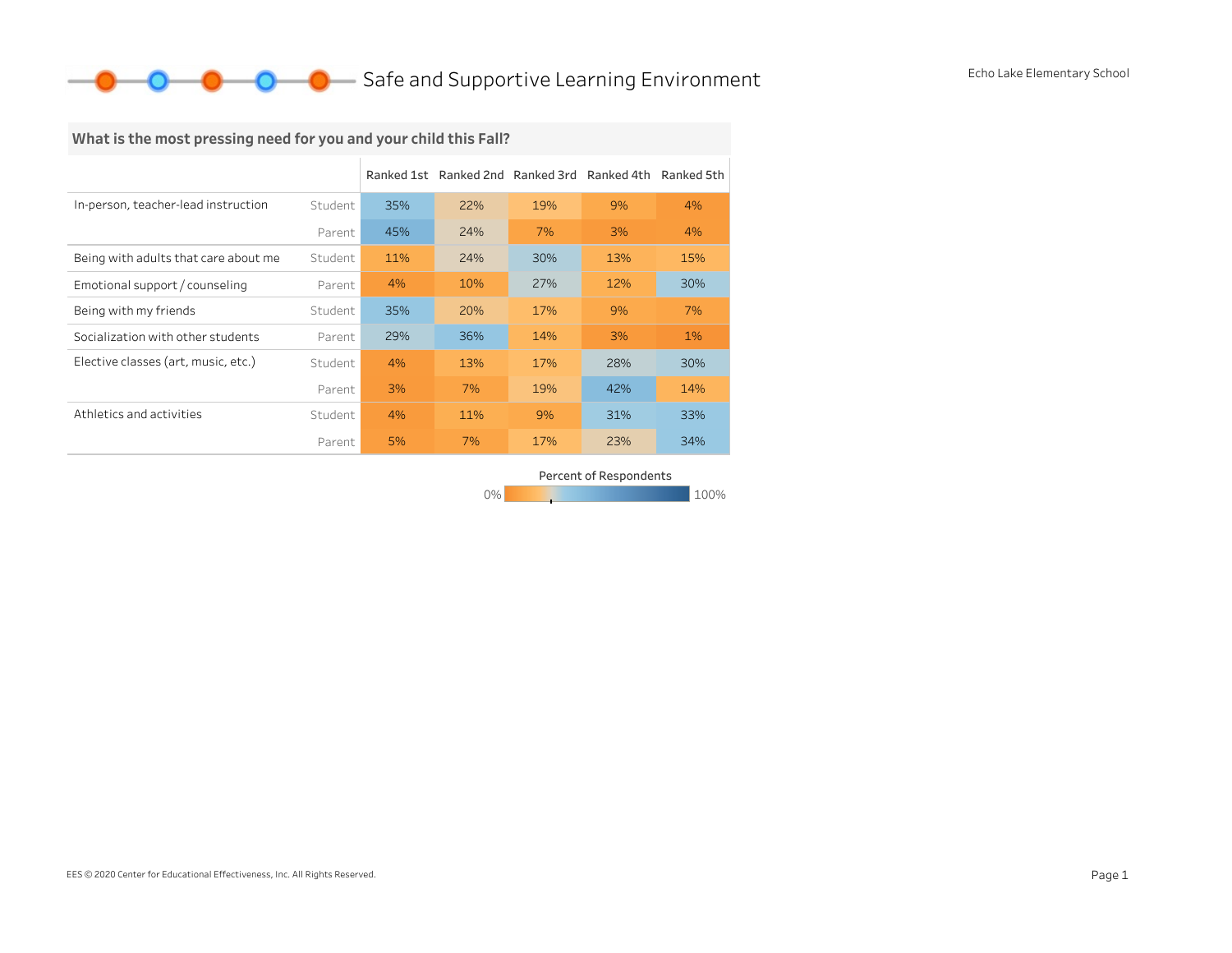

#### What is most needed for staff and students to return to in-person school?

Total Needed/Not Needed

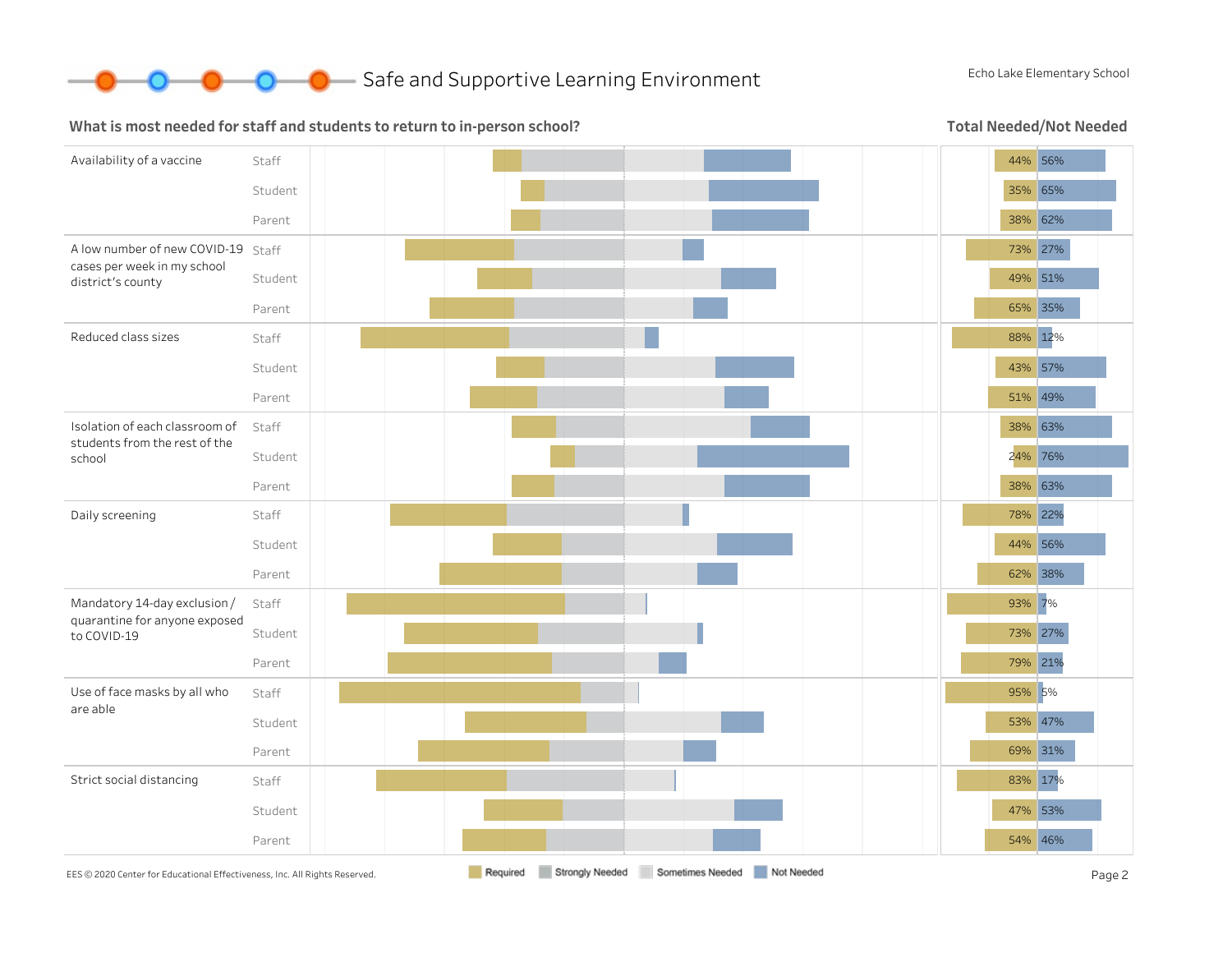

#### What is the greatest concern about returning to school?

**Total Concerned/Not Concerned** 

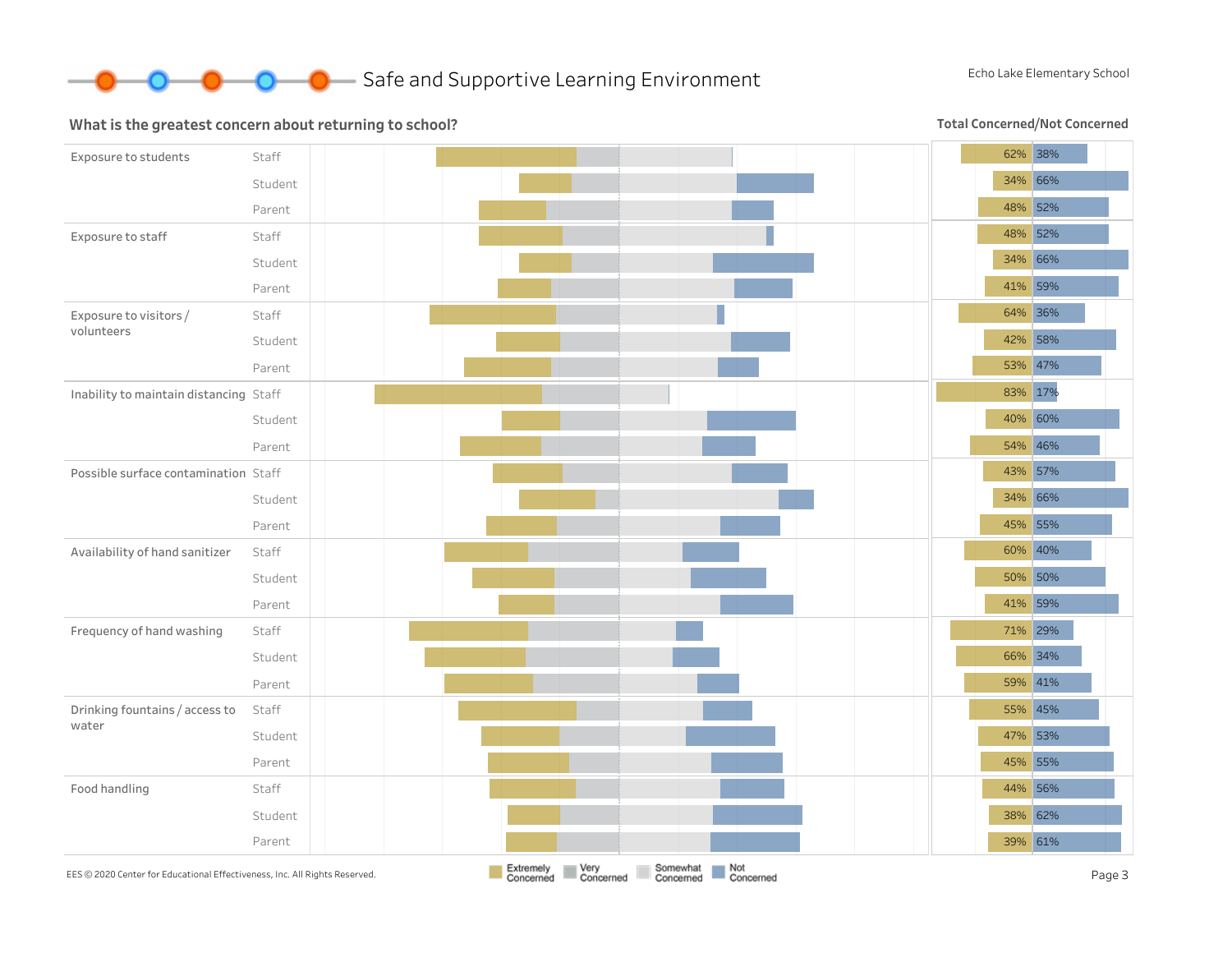55% 25% 13%

Seldom True

Almost Never True

### **O** Teaching and Learning: Time Management EchoLake Elementary School

class

Mychild'steacher

routines for my child

Almost Always True

provided daily and weekly Parent

Often True

What helped with time management during distance learning? Blue represents highest responses.

|                                                                        | <b>Staff</b>   | Student | Parent |
|------------------------------------------------------------------------|----------------|---------|--------|
| Call or text due date reminder                                         |                | 3       | 11     |
| Call or text general check in                                          | $\overline{c}$ | 3       | 14     |
| Daily learning plan provided by teacher                                | $\overline{4}$ | 11      | 46     |
| Email due date reminder                                                | 9              | 8       | 29     |
| Email general check in                                                 | 19             | 13      | 42     |
| Email virtual meeting reminder                                         | 20             | 7       | 61     |
| Having a single contact person from school                             | 7              | 8       | 26     |
| Learning Management Systems (i.e. Google<br>Classroom, Canvas, SeeSaw) | 23             | 33      | 115    |
| My own digital calendar                                                | 21             | 5       | 28     |
| My own paper calendar                                                  | 19             | 8       | 41     |
| Other                                                                  | $\overline{4}$ | 9       | 20     |
| Regular email from teacher                                             | 12             | 20      | 134    |
| Weekly learning plan provided by teacher                               | 13             | 29      | 119    |



Sometimes True

#### Were daily/weekly routines provided and received?

EES©2020CenterforEducationalEffectiveness,Inc.AllRightsReserved. Page4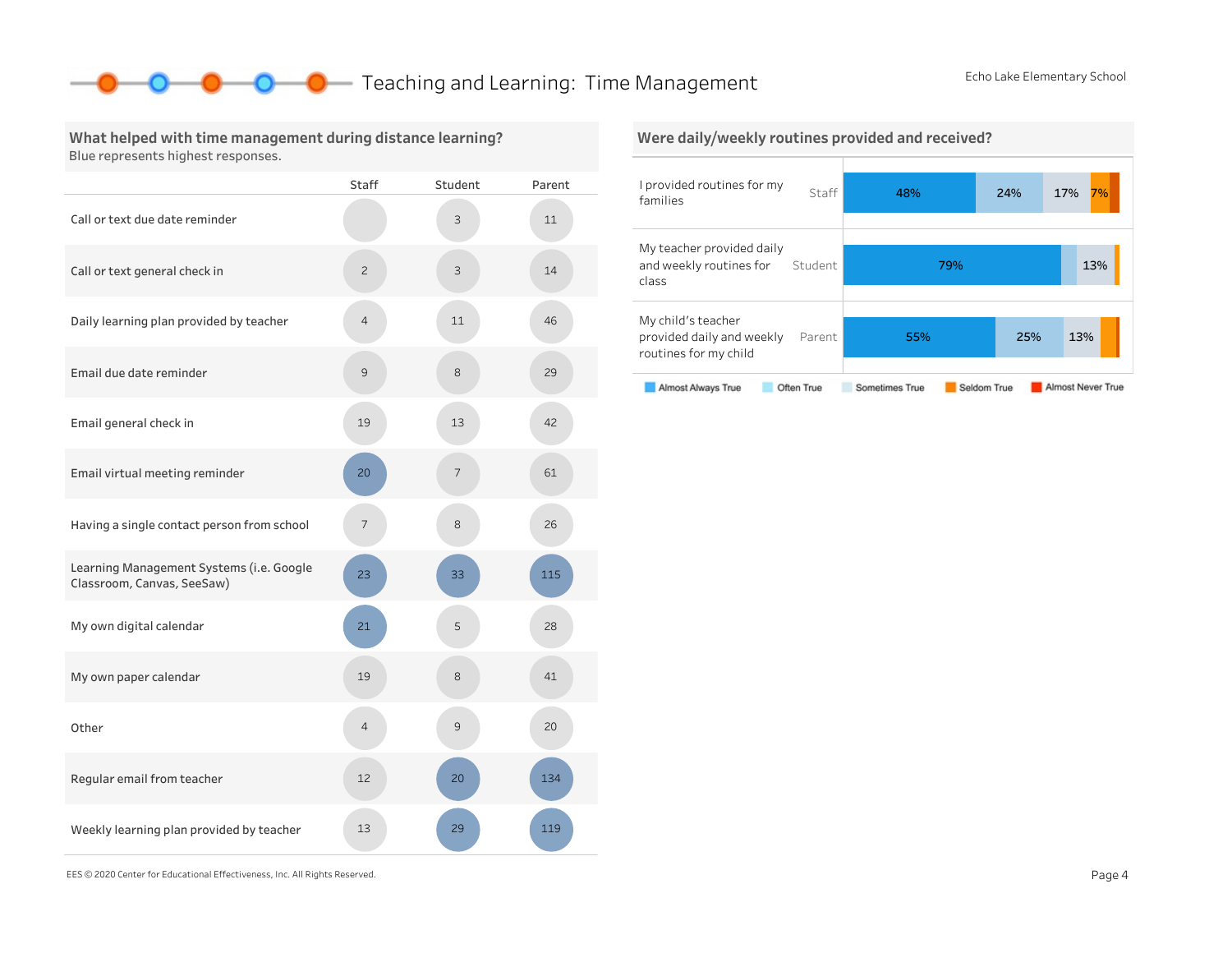### **O** Teaching and Learning: Learning Tools EchoLake Elementary School



What Learning Tools worked well? Blue represents highest responses.

|                                                                        | <b>Staff</b> | Student         | Parent        | Sta            |
|------------------------------------------------------------------------|--------------|-----------------|---------------|----------------|
| Daily learning plan provided by teacher                                | $\mathsf{3}$ | 4               | 32            | 3              |
| Email                                                                  | 17           | 8               | 27            | $\mathbf{1}$   |
| <b>Learning Games</b>                                                  | 12           | $\overline{7}$  | 38            | $\mathbf{1}$   |
| Learning Management Systems (i.e. Google<br>Classroom, Canvas, SeeSaw) | 28           | <sup>19</sup>   | 94            | $\mathbf{1}$   |
| Learning Software (i.e. Bridges, Wonders)                              | 8            | $\overline{c}$  | 18            | $\overline{c}$ |
| Links to various learning tools and activities                         | 10           | 9               | 31            | $\overline{4}$ |
| Online Lessons (i.e. Kahn Academy)                                     | 15           | 15              | 50            |                |
| Other videos posted by the teacher                                     | 8            | 15              | 46            | $\overline{4}$ |
| Phone call                                                             | 13           | $\overline{2}$  | 5             | 8              |
| Sharing software (i.e. Flipgrid)                                       | 6            | $\mathbf{1}$    | $\mathcal{G}$ | $\overline{4}$ |
| Short quizzes                                                          | 5            | 13              | 27            | $\overline{3}$ |
| Slideshows                                                             | 3            | $7\overline{ }$ | 12            | $\overline{c}$ |
| Video Conferencing (i.e. Zoom)                                         | 27           | 32              | 103           | 3              |
| Videos created by the teacher                                          | 13           | 27              | 94            | $\overline{4}$ |
| Weekly learning plan provided by teacher                               | 21           | 16              | 88            | $\mathbf{1}$   |

Were there Learning Tools that did not work well?



What Learning Tools did not work well? Gold represents highest responses.

| Staff                    | Student             | Parent                                                                                                                                                                                                                                                                                                                                                                                                                                                   |
|--------------------------|---------------------|----------------------------------------------------------------------------------------------------------------------------------------------------------------------------------------------------------------------------------------------------------------------------------------------------------------------------------------------------------------------------------------------------------------------------------------------------------|
| 3                        | $\mathbf 1$         | 5                                                                                                                                                                                                                                                                                                                                                                                                                                                        |
| $\mathbf 1$              | $\overline{4}$      | 19                                                                                                                                                                                                                                                                                                                                                                                                                                                       |
| $\mathbf 1$              | $\overline{7}$      | 9                                                                                                                                                                                                                                                                                                                                                                                                                                                        |
| $\mathbf 1$              | 3                   | 19                                                                                                                                                                                                                                                                                                                                                                                                                                                       |
| $\overline{c}$           | $\overline{4}$      | $\,8\,$                                                                                                                                                                                                                                                                                                                                                                                                                                                  |
| $\overline{\mathcal{A}}$ | $\mathsf{S}\xspace$ | 24                                                                                                                                                                                                                                                                                                                                                                                                                                                       |
|                          | $\overline{7}$      | 16                                                                                                                                                                                                                                                                                                                                                                                                                                                       |
| $\overline{4}$           | 3                   | 15                                                                                                                                                                                                                                                                                                                                                                                                                                                       |
| 8                        | $\,8\,$             | $\sqrt{6}$                                                                                                                                                                                                                                                                                                                                                                                                                                               |
| $\overline{\mathcal{A}}$ | 3                   | $\,8\,$                                                                                                                                                                                                                                                                                                                                                                                                                                                  |
| 3                        | $\mathbf{Z}$        | $\overline{4}$                                                                                                                                                                                                                                                                                                                                                                                                                                           |
| $\overline{c}$           | $\overline{7}$      | 13                                                                                                                                                                                                                                                                                                                                                                                                                                                       |
| 3                        | 3                   | 31                                                                                                                                                                                                                                                                                                                                                                                                                                                       |
| $\overline{4}$           | 3                   | 15                                                                                                                                                                                                                                                                                                                                                                                                                                                       |
| $\mathbf 1$              | $\mathbf{Z}$        | $\mathsf{S}% _{T}=\mathsf{S}_{T}\!\left( a,b\right) ,\ \mathsf{S}_{T}=\mathsf{S}_{T}\!\left( a,b\right) ,\ \mathsf{S}_{T}=\mathsf{S}_{T}\!\left( a,b\right) ,\ \mathsf{S}_{T}=\mathsf{S}_{T}\!\left( a,b\right) ,\ \mathsf{S}_{T}=\mathsf{S}_{T}\!\left( a,b\right) ,\ \mathsf{S}_{T}=\mathsf{S}_{T}\!\left( a,b\right) ,\ \mathsf{S}_{T}=\mathsf{S}_{T}\!\left( a,b\right) ,\ \mathsf{S}_{T}=\mathsf{S}_{T}\!\left( a,b\right) ,\ \mathsf{S}_{T}=\math$ |

EES©2020CenterforEducationalEffectiveness,Inc.AllRightsReserved. Page5

D—0-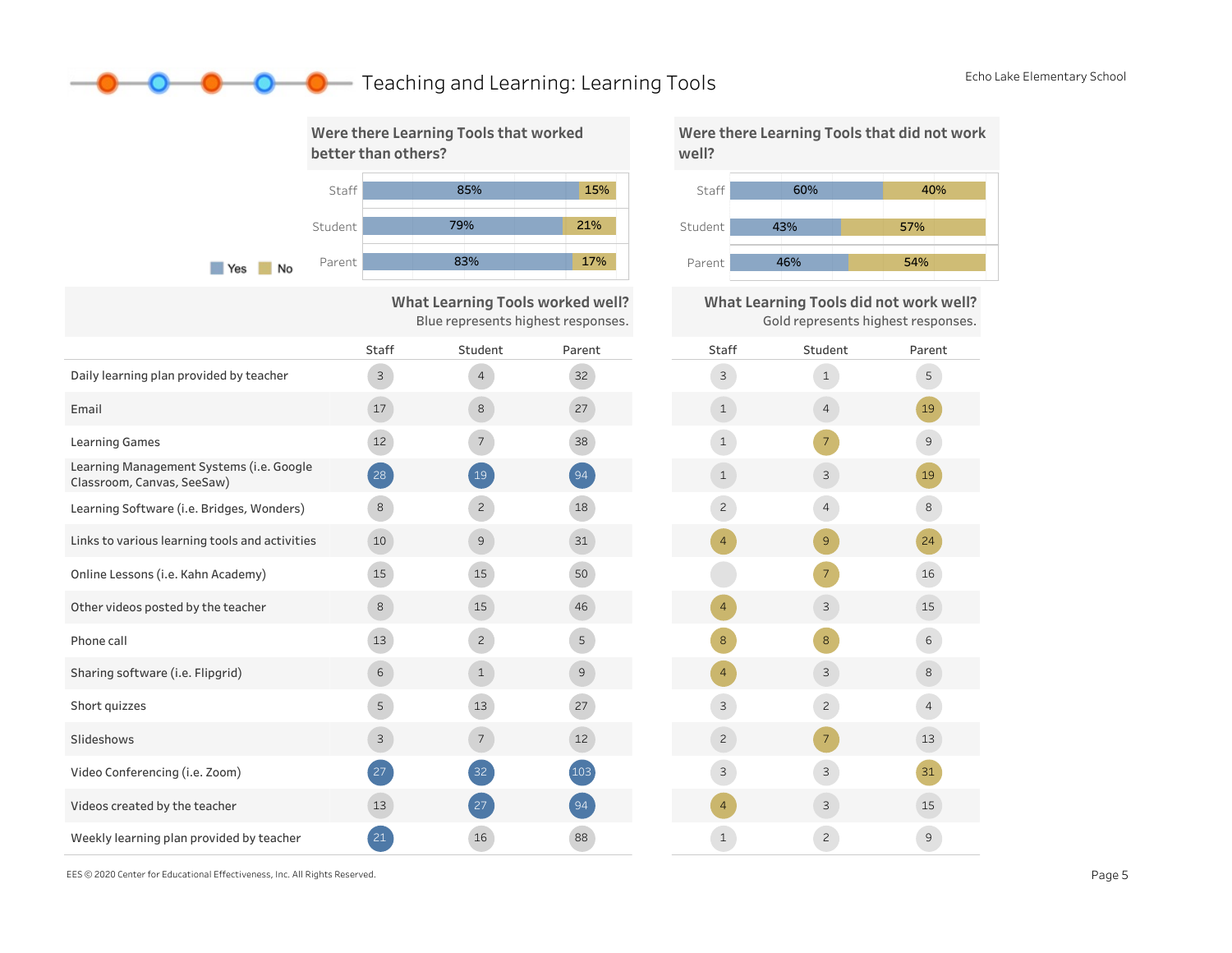## **O** Echo Lake Elementary School **Company** Teaching and Learning **EchoLace Elementary School**

Did our parents receive the information they needed to support student learning?



### How effective was our instruction around learning targets?

| I understood the learning<br>goals for my child's<br>lessons                                     | Parent | 27% | 35% | 26% | 9% |
|--------------------------------------------------------------------------------------------------|--------|-----|-----|-----|----|
|                                                                                                  |        |     |     |     |    |
| I focused on the essential<br>standards and learning<br>targets from each unit of<br>instruction | Staff  |     | 65% | 26% | 9% |
|                                                                                                  |        |     |     |     |    |

Did our parents access teaching videos to support their child's learning



#### How was the distance learning model perceived by parents?



What were students' perceptions about the amount of school work assigned?



Almost Always True Almost Never True Often True Sometimes True Seldom True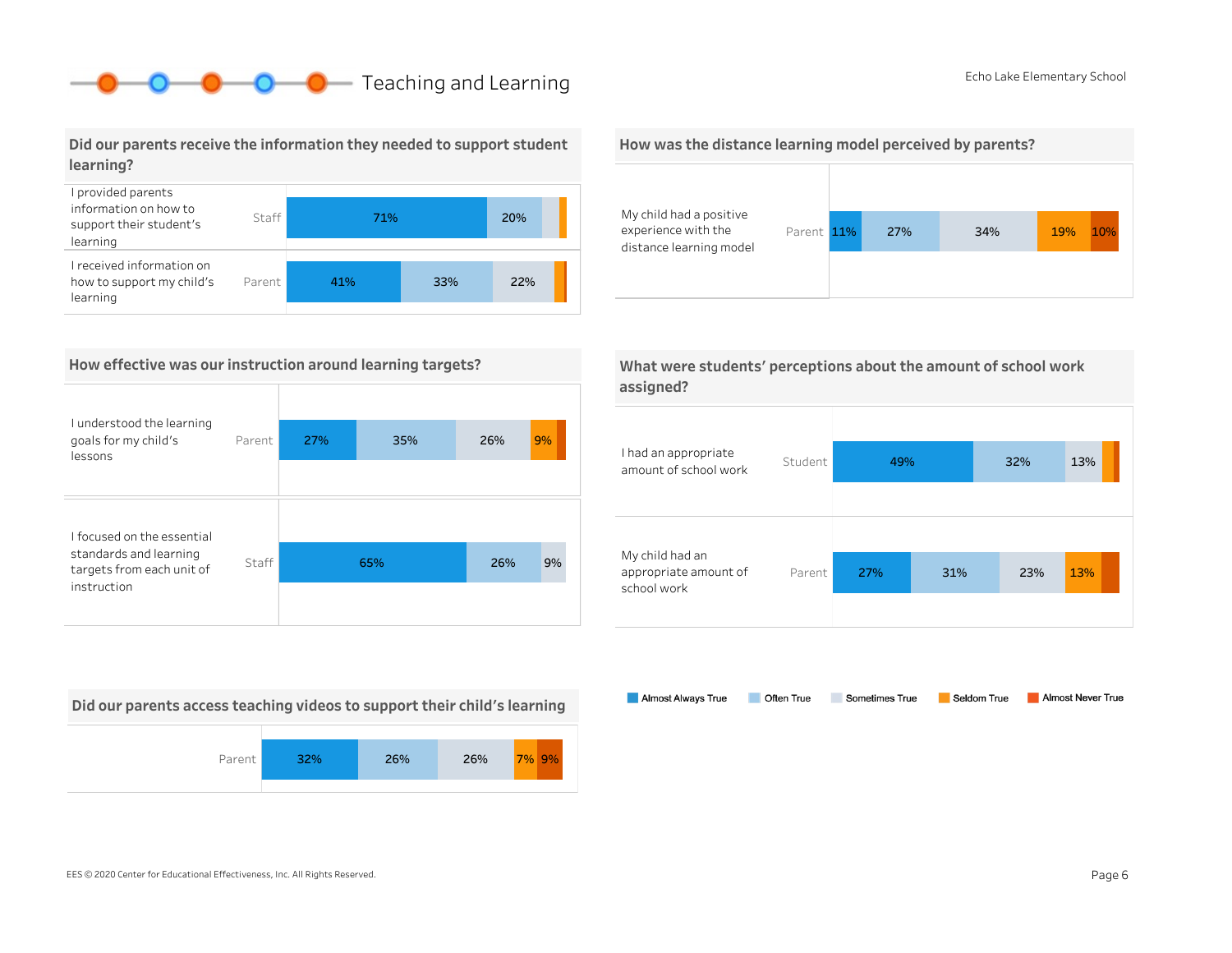### Scheduling and Staffing EchoLake Elementary School

If not all students are able to attend school during the initial reopening, what criteria should be used to select students for in-person learning?

|                              |         | Ranked<br>1st | Ranked<br>2nd | Ranked<br>3rd          | Ranked<br>4th |
|------------------------------|---------|---------------|---------------|------------------------|---------------|
| Age                          | Staff   | 38%           | 40%           | 12%                    | 5%            |
|                              | Student | 20%           | 24%           | 20%                    | 22%           |
|                              | Parent  | 25%           | 25%           | 20%                    | 12%           |
| <b>Instructional Content</b> | Staff   | 7%            | 12%           | 62%                    | 19%           |
|                              | Student | 11%           | 39%           | 20%                    | 17%           |
|                              | Parent  | 6%            | 25%           | 38%                    | 14%           |
| <b>Student Need</b>          | Staff   | 45%           | 38%           | 2%                     | 10%           |
|                              | Student | 43%           | 19%           | 17%                    | 11%           |
|                              | Parent  | 43%           | 27%           | 12%                    | 2%            |
| Choice / Volunteers          | Staff   | 7%            | 7%            | 21%                    | 62%           |
|                              | Student | 11%           | 7%            | 30%                    | 41%           |
|                              | Parent  | 11%           | 8%            | 13%                    | 54%           |
|                              |         |               | 0%            | Percent of Respondents | 100%          |



Whose ability to return to work is dependent on their child attending school full-time?



Who has issues with childcare if an alternative schedule is implemented at the beginning of the year (such as AM only, alternate days)?



EES © 2020 Center for Educational Effectiveness, Inc. All Rights Reserved. **Page 7** Page 7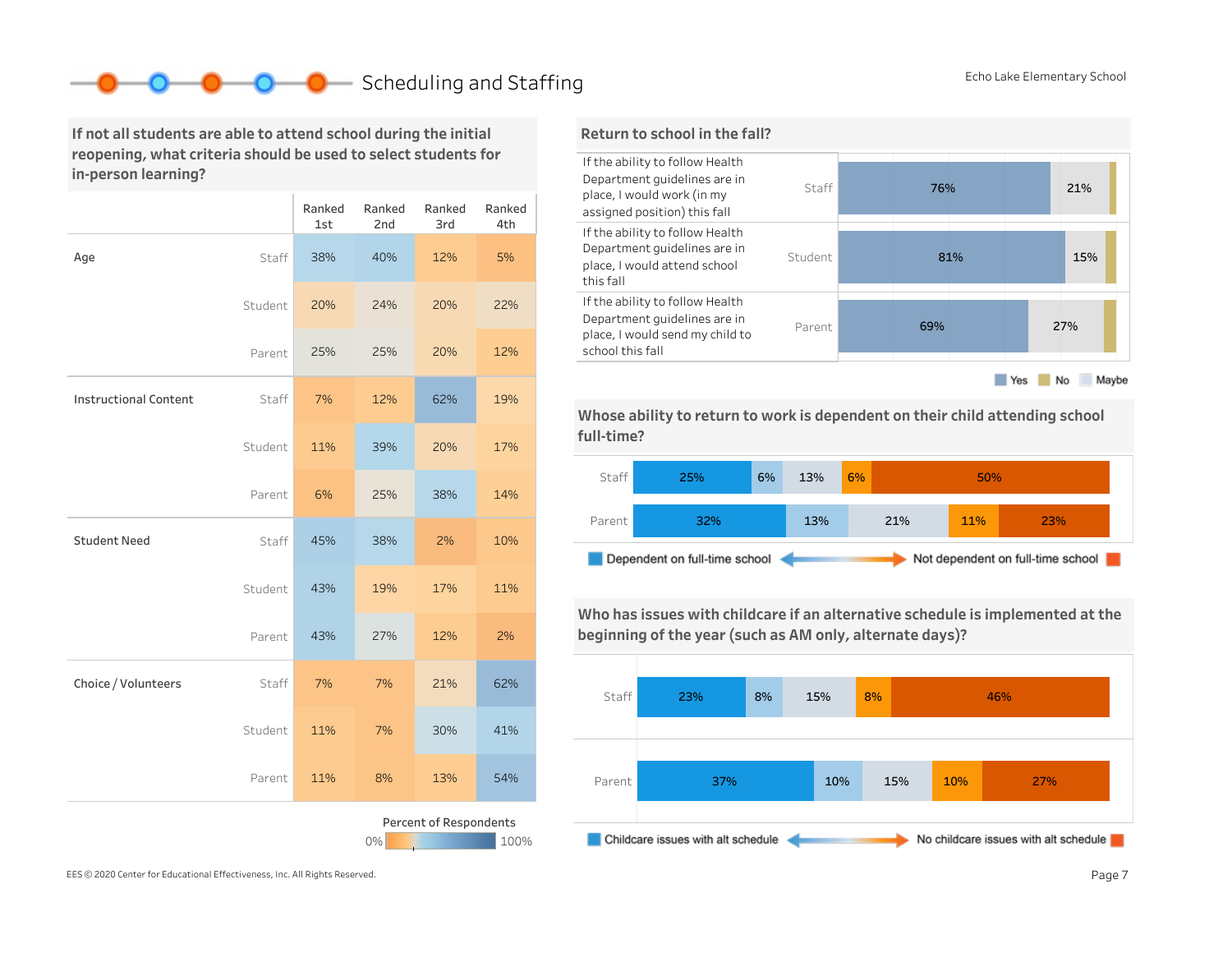**O** C **C** Transportation and Food Service EchoLake Elementary School



#### What was the school meal experience like for students and parents?

Yes No N/A

#### What percentage of students can get to school without busing?

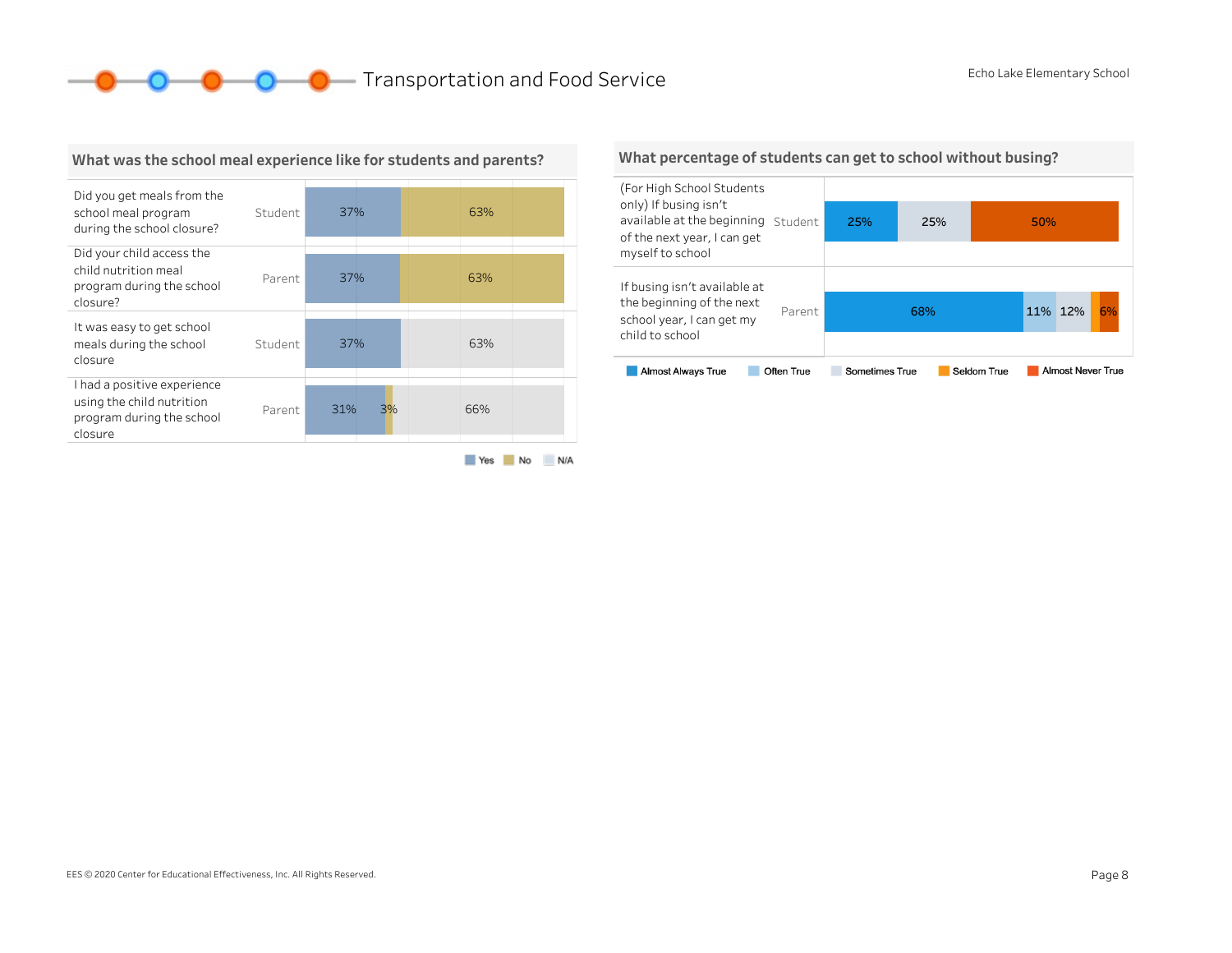### ■ Shoreline Public School Questions EchoLake Elementary School

Do you anticipate your child will need food service support (free/reduced cost meals, weekend food packs)?



Was it easy for you to find your child's assignments?



Are you receiving communication from the school in a language that you understand?



How do you prefer to receive communication from your school or district for general information?



How do you prefer to receive communication from your school or district for class assignments?

|        | Phone Call | Email | Text Mess US Mail Social Me |  | Other |
|--------|------------|-------|-----------------------------|--|-------|
| Parent |            |       |                             |  |       |



If we have home learning in some form in the fall, what would help students be successful? Blue represents highest responses.





If your child received intervention services, how well did those interventions work to support your child's learning?



How well prepared do you feel students are academically for next school year?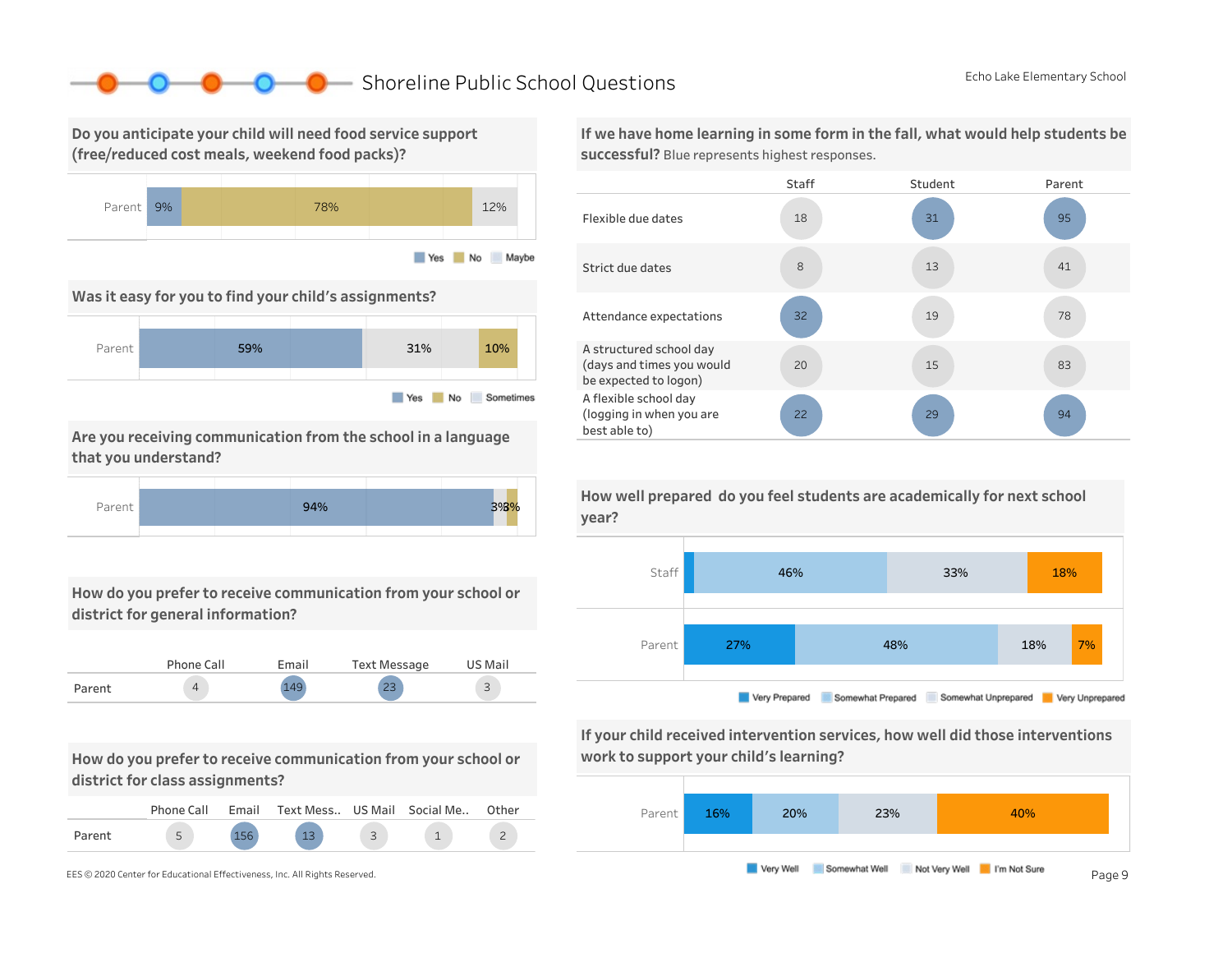### **O** Access and Engagement: Virtual Meetings EchoLake Elementary School



#### What happened if a student missed a virtual meeting?



Frequency of Virtual Class/Group by Responses Blue represents highest responses.

How did virtual meetings address social emotional learning?

| Almost Always True<br>Often True                          |         | Sometimes True |     | Seldom True |     | Almost Never True |
|-----------------------------------------------------------|---------|----------------|-----|-------------|-----|-------------------|
| Virtual contacts help me<br>feel connected to my stud     | Staff   |                | 44% | 26%         |     | 26%               |
| Virtual contacts help me<br>feel connected to my teac     | Student |                |     | 83%         |     | 8% 9%             |
| Virtual contacts helped my<br>child feel connected to th. | Parent  |                |     | 82%         |     | 15%               |
| Virtual contacts help me<br>feel connected to my stud     | Parent  |                | 68% |             | 15% | 17%               |
|                                                           |         |                |     |             | Yes | No<br>N/A         |

#### Staff Student Parent Lessthanonceaweek 1-2times/week 3-4 times/week Everyday 12 2 5 12 16 140 5 34 7 2 8 4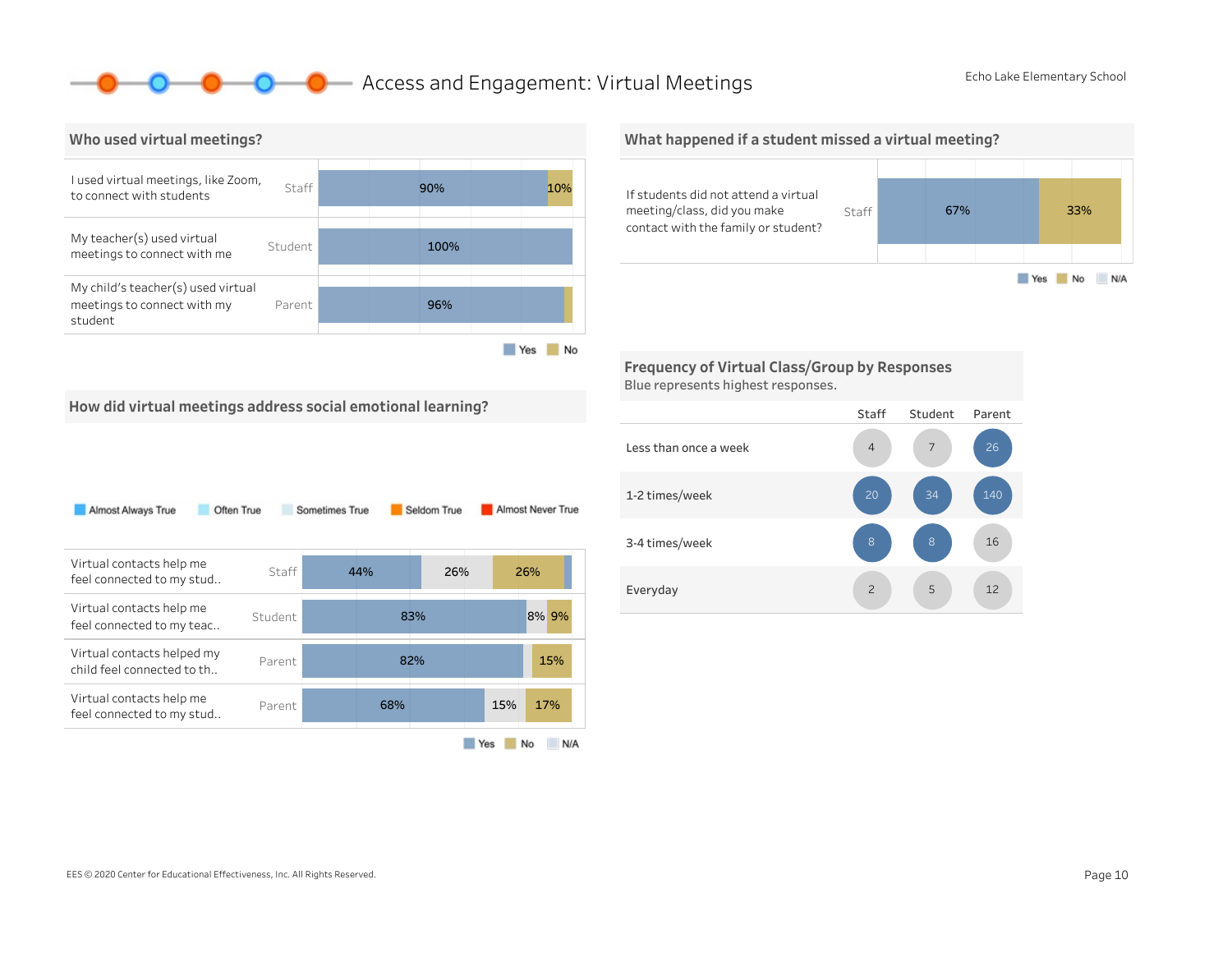# **O O** Access and Engagement EchoLake Elementary School Echo Lake Elementary School





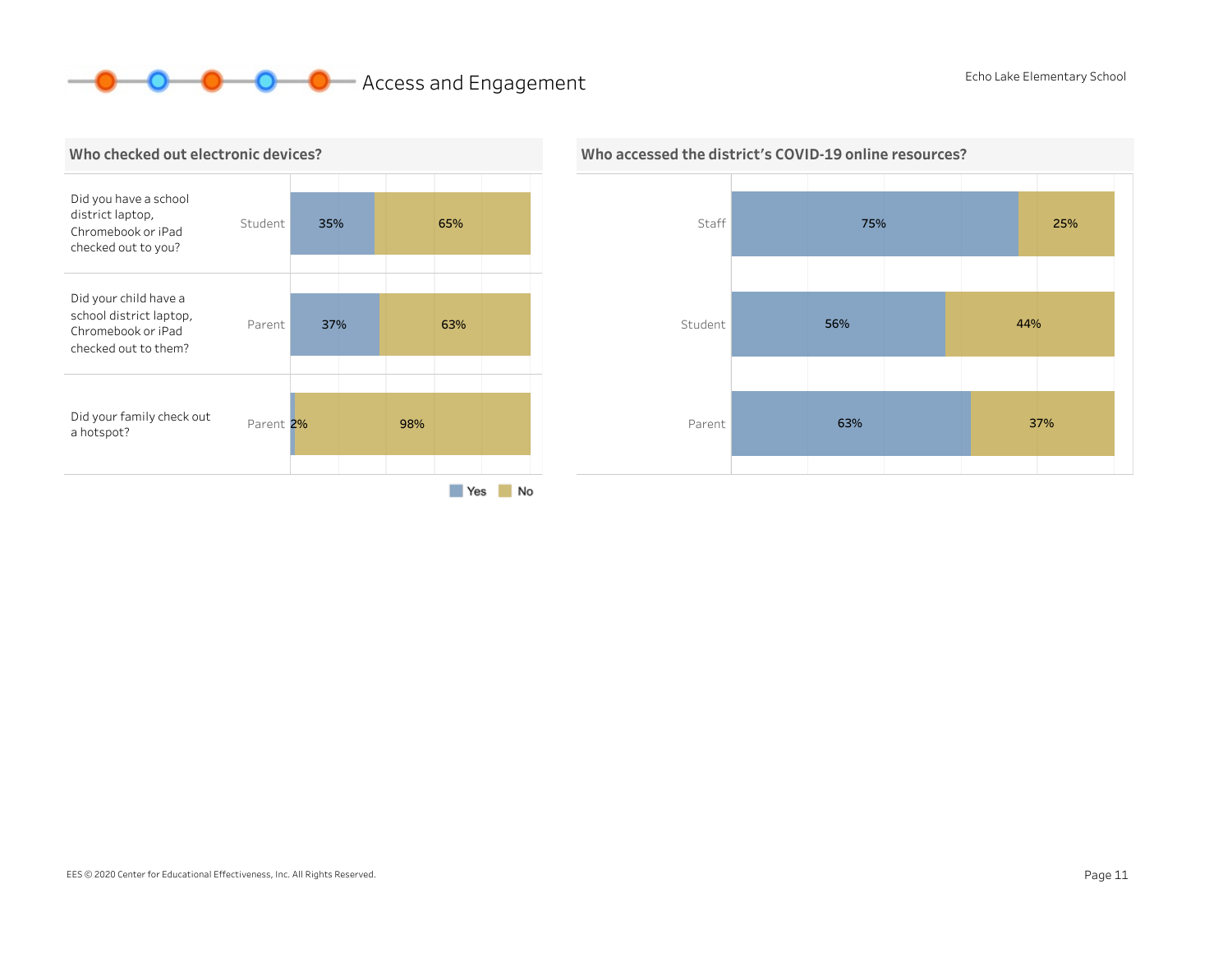



| Level                    |  |  |  |
|--------------------------|--|--|--|
|                          |  |  |  |
|                          |  |  |  |
|                          |  |  |  |
| Elementary   42 (100.0%) |  |  |  |
|                          |  |  |  |
|                          |  |  |  |
|                          |  |  |  |
|                          |  |  |  |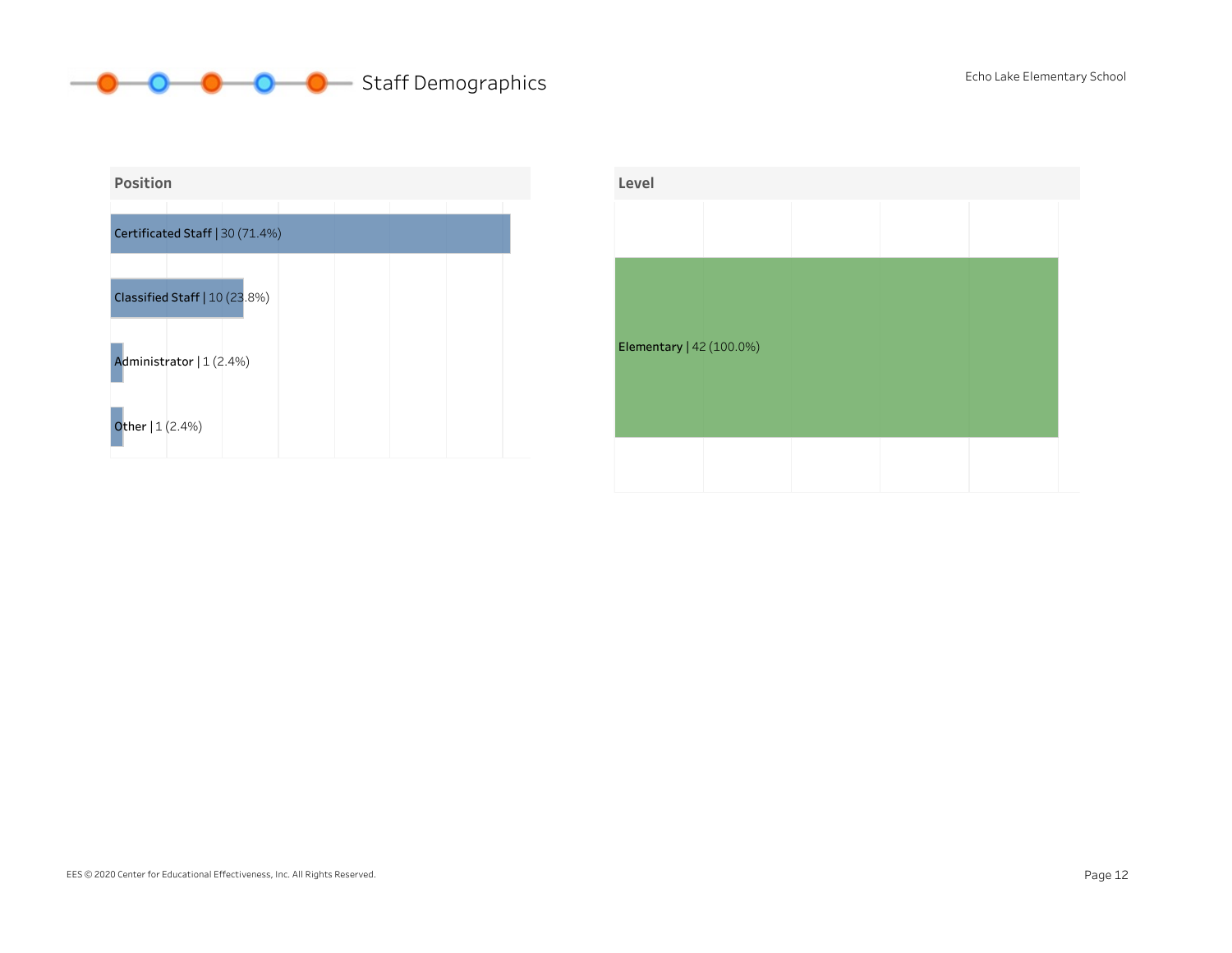## O O Student Demographics EchoLake Elementary School







| What is your primary home language? |                      |  |  |  |  |  |  |  |
|-------------------------------------|----------------------|--|--|--|--|--|--|--|
|                                     |                      |  |  |  |  |  |  |  |
|                                     | English   43 (79.6%) |  |  |  |  |  |  |  |
|                                     | Other   7 (13.0%)    |  |  |  |  |  |  |  |
|                                     | Spanish   4 (7.4%)   |  |  |  |  |  |  |  |